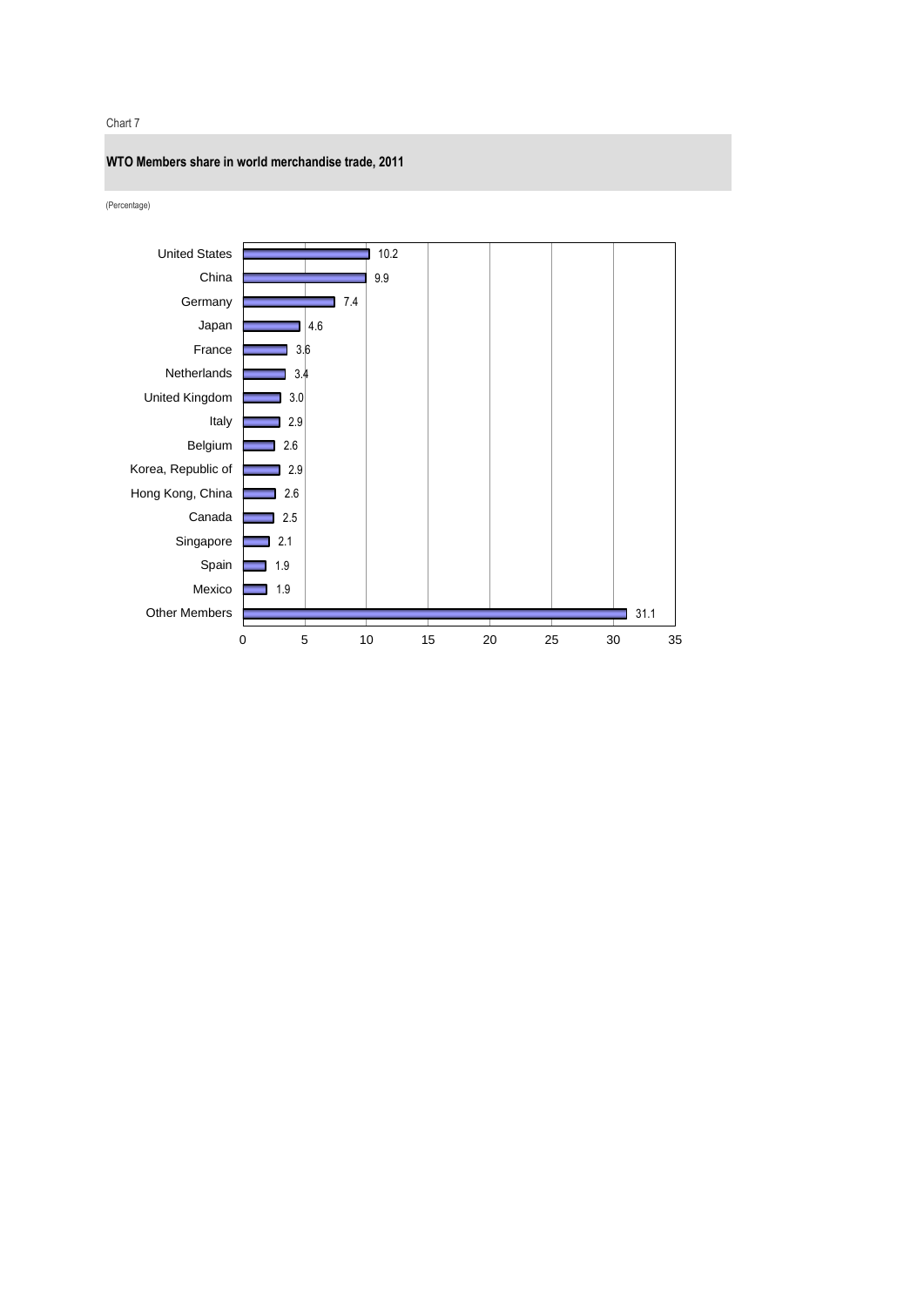### Graphique 7

**Parts des Membres de l'OMC dans le commerce mondial des marchandises, 2011**

(Pourcentage)

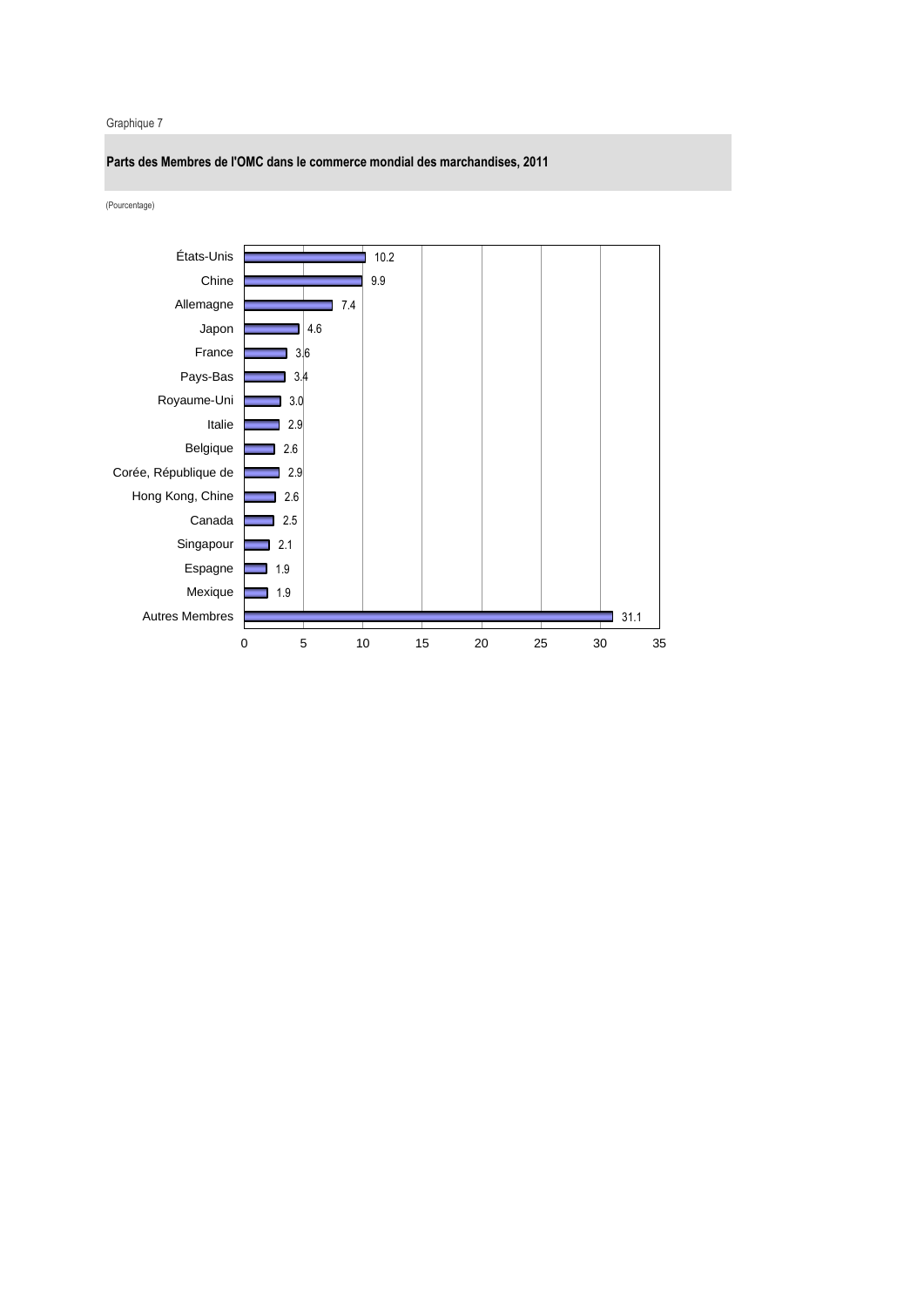#### Gráfico 7